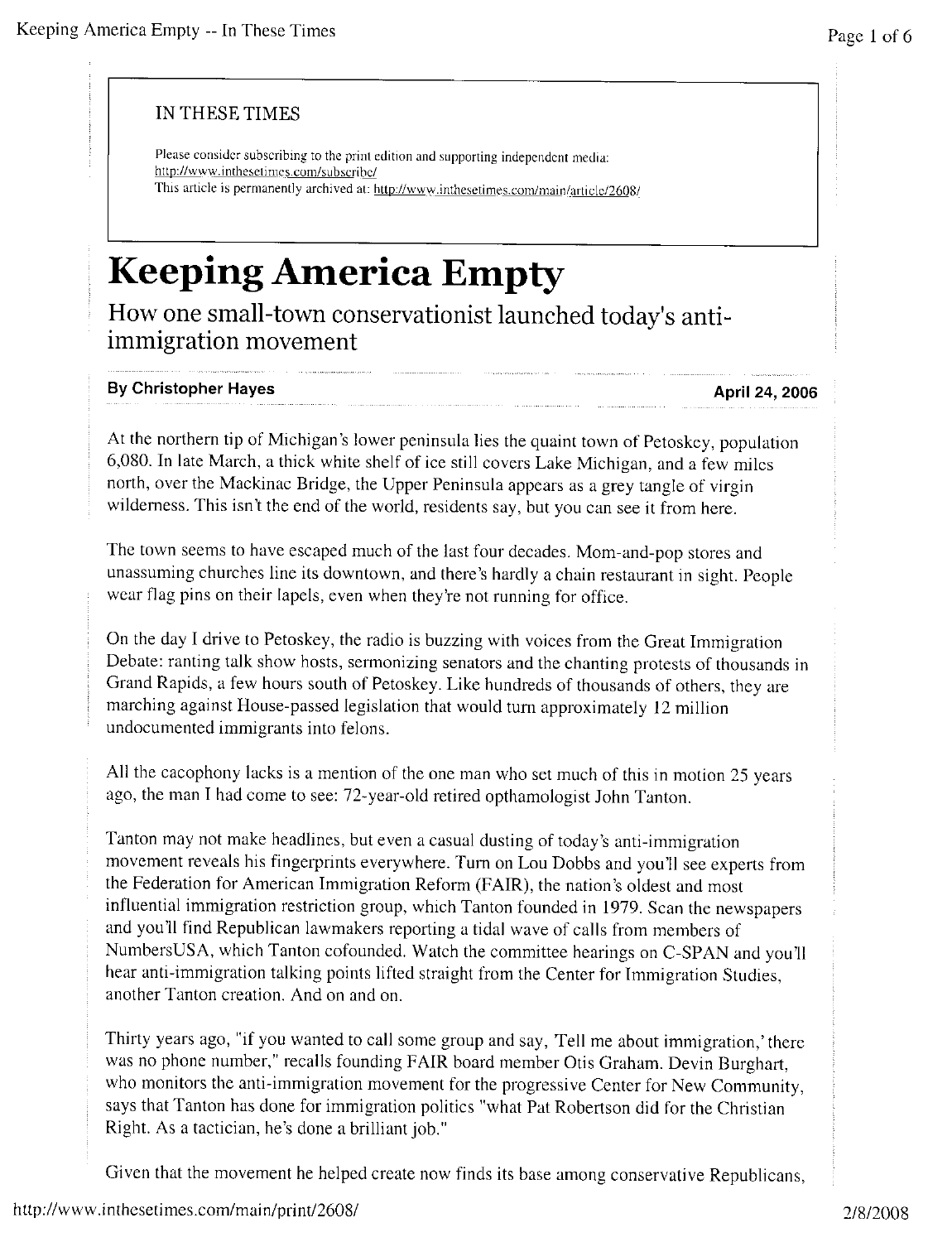you might expect John Tanton to be an unapologetic reactionary. You'd be wrong. He's a selfdescribed progressive, ex-Sierra Club member, Planned Parenthood supporter and harsh critic of neoclassical economists. So I wanted to know: How did a whip-smart, mild-mannered farm boy committed to conserving the natural world end up seeding and nurturing a movement that now dispatches gun-toting vigilantes to patrol the border?

-----------------------

In person, Tanton hardly seems like a firebrand. He speaks softly, and carries himself with the reserved politeness of the small town doctor he was for 35 years. When I get to Petoskey at noon on a Monday, I find him in a Presbyterian church, where for the last 20 years his Great Books club has convened. Tanton briefly interrupts the discussion of Joseph Conrad's *Under Western Eyes* to introduce me, casually mentioning the magazine I write for, where I went to school and even what my major was. For a 72-year-old man, he sure knows his way around Google.

Tanton and his wife Mary Lou moved to Petoskey in 1964 after he finished medical school. The town's small clinic had an opening, and, particularly important, some of the most pristine wilderness in America was just minutes away. The couple quickly threw themselves into a variety of conservation causes.

A fundamental problem the nascent environmental movement identified was, in Tanton's words, that "the economic system is based on continual growth forever," which "in a finite world" isn't possible. The Tantons and others in the movement became convinced that something would have to give, and that it shouldn't be the planet. To avoid catastrophe, society would have to reconstitute itself to favor conservation over growth. It is a small-c conservative philosophy: What the cheerleaders of modernity called "progress," they called a plague.

In 1968, a Stanford biologist named Paul Ehrlich made these ideas mainstream with his book, *The Population Bomb.* With terrifying certainty, Ehrlich argued that the exponential growth in population and the incremental growth in food could only mean one thing: mass famine. "The battle to feed all of humanity is over," the book begins. "In the 1970s ... hundreds of millions of people are going to starve to death."

It was an instant sensation, turning "overpopulation" into a hot topic and landing Ehrlich repeatedly on "The Tonight Show." Tanton had been ahead of the curve. As early as the '50s, he avidly read reports from the Population Reference Bureau, and by the time Ehrlich's book was published, he and Mary Lou had already started work on the first Northern Michigan chapter of Planned Parenthood. "I believed in the multiplication tables," says Tanton. "Since I was a physician and could do something about birth control, it struck me that this was where I could make my contribution to the conservation movement."

Time hasn't been kind to Ehrlich's predictions: Due to a technological revolution in agriculture, there was no mass famine. World population growth has slowed considerably; the United Nations now predicts it could plateau by 2050. Many, if not most, professional demographers today are more worried about depopulation in the developed world.

But in many quarters, this "fixed pie" view persists, and the logic isn't necessarily flawed. Resources, particularly oil, are finite and the notion that technology will always be able to bail us out is dubious. Perhaps Ehrlich's predictions weren't wrong, just premature.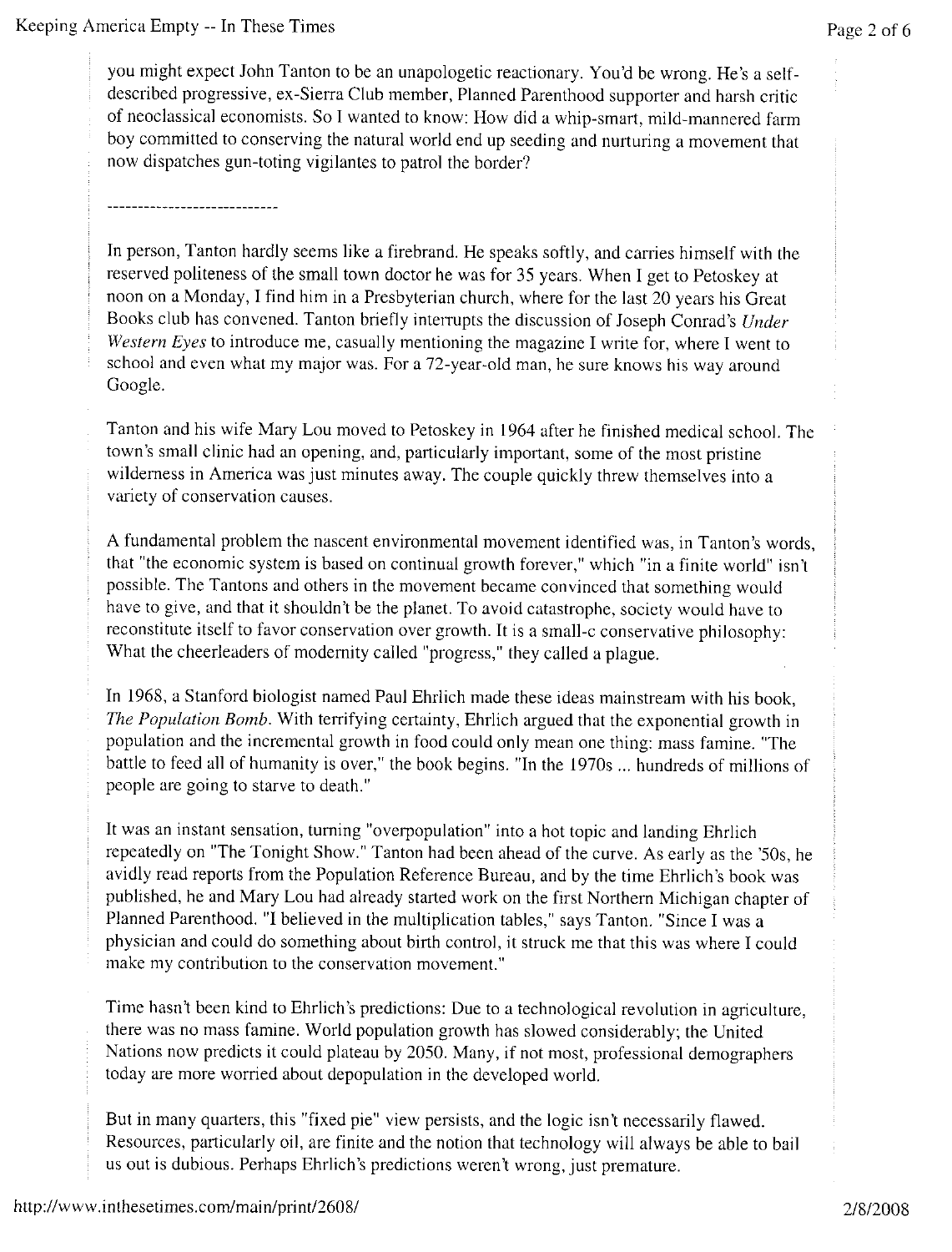Tanton, whose worldview was forged in this intellectual milieu, is haunted by the spectre of an apocalypse just over the horizon, and the thought that he is one of a select few who see it coming. Sitting at his desk during one of our interviews, he reaches into a drawer, withdraws an electric metronome and flicks it on. As the device pulses at 135 beats per minute, he explains that each beat is a new birth (at the 1969 rate), and each new birth requires resources: food, clothing, education. It's a trick he used when he gave talks on population in the '70s, and it's effective. His voice barely rises over the percussive onslaught, and after just 30 seconds you want to yell: "Make it stop!"

You get the sense that Tanton hears that beat inside his head all the time.

In 1969, Tanton started and chaired the population committee of his local Sierra Club chapter, and when Ehrlich and like-minded environmentalists founded the advocacy group Zero Population Growth (ZPG), he became one of its most active members, rising to its presidency in 1975. By then, the birthrate for Americans had declined below the replacement rate, but the American population was projected to keep growing. Tanton settled on the culprit: immigration.

The number of immigrants was still small by today's standards but had started to creep upwards, thanks in part to a 1965 immigration bill that instituted family reunification policies and did away with 40 years of quotas that heavily favored northern Europeans. Since immigrants had higher birthrates, reducing their numbers would allow the United States to achieve the zero population growth that had seemed a pipe dream only a few years earlier.

Tanton pushed for the Sierra Club to take a strong stand to reduce immigration, but the organization balked. He didn't have much more success with his fellow travelers at ZPG. Tanton chalks it up to fear of tackling a taboo subject, but it seems just as likely that they couldn't see why it mattered on which side of the Rio Grande someone was born. Today, ZPG, since renamed Population Connection, takes what its current president, John Seager, calls a "global approach," supporting female literacy, access to birth control and family-planning services in the developing world. If Tanton's concern is the health of the planet, why doesn't he subscribe to this view? He explains that reducing immigration will force countries like Mexico to confront their own population growth rates. "Each country," he says, "ought to try to match its population to its resource base."

Ultimately, Tanton realized it would be impossible to graft a new agenda onto an existing organization and resolved to found his own group. With Otis Graham and a couple of sympathetic board members poached from ZPG and several hundred thousand dollars in startup money from a wealthy Ehrlich devotee, Tanton founded FAIR on Jan. 2, 1979, with a mission to end illegal immigration and reduce legal immigration.

It was at this point that Tanton initiated the hyper-productive schedule he'd maintain for the next 29 years, spending Tuesday through Friday seeing patients at the clinic and working evenings, weekends and Mondays on immigration. While his physician's life gave him the "ability to restore sight," it was repetitive, he says. His activism was "abstract, focused on the long term and people called you bad names, but it was extremely stimulating."

Tanton talks with such evident passion about the minutiae of organizing--the importance of correctly naming organizations, rules for recruiting effective board members--that it's tempting to see his work on immigration as something like Oppenheimer's work on the bomb, driven as much by the sheer intellectual challenge as by its ultimate goal. In an early memo to FAIR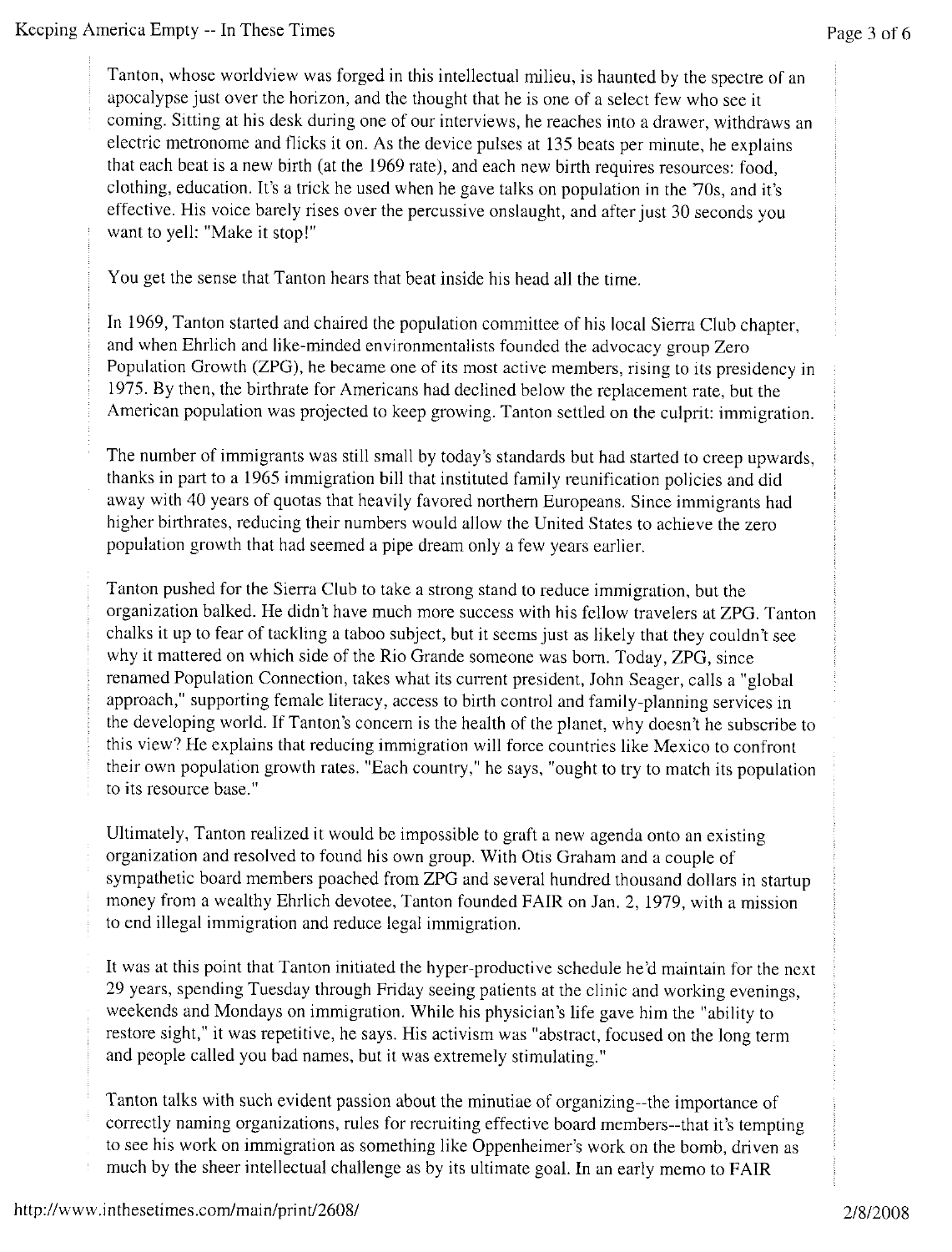staffers, he explained his enjoyment of fundraising: "[I]t's the ultimate chess game, in three dimensions, with the players all able to move themselves."

The Tantons spent a year in D.C. working for FAIR between 1981 and 1982 ("crowded" is John's assessment of the city) and their enthusiasm was contagious. One FAIR staffer wrote that the organization had "all the excitement and energy of a gold rush town." When he returned to Petoskey, Tanton continued to grow the movement, helping to found the Center for Immigration Studies, NumbersUSA, Immigration Reform Law Institute and a journal, the *Social Contract Press,* which he has published out of his office for 16 years. He had some successes: FAIR membership grew to 50,000 by 1990 (today it claims 198,000 "members and supporters"), and it successfully lobbied for increased border security and harsher penalties in the two rounds of immigration legislation passed in 1986 and 1996.

But by the late '90s, the Republican Party, reluctant to alienate the growing Latino electorate and under pressure from its corporate backers, largely dropped immigration from its agenda. Meanwhile, the earlier crackdowns that FAIR had pushed for failed to stanch the flow of immigrants. As day laborers started appearing in formerly lily-white suburbs across the country, backlash politics began to gain momentum below the mainstream political radar.

The problem, from an organizing standpoint, was that FAIR wasn't in a good position to take advantage of this. "FAIR is a big problem," says Peter Brimelow, an anti-immigration activist who runs the Web site VDARE.com, "because its natural constituency is conservative nationalists, but its operatives are basically liberal and centrist and terrified by Pat Buchanan." In fact, in the early days of the organization, the leadership was scared of its own members. The board resisted setting up local chapters for fear of who might show up and kept a tight lid on FAIR's stationery, afraid some member would get their hands on it and write something "demagogic" that would discredit the group.

Tanton recognized this situation was untenable. Notes from a 1982 FAIR board meeting report that Tanton was "very concerned that FAIR has acquired only 4,000 real members in three years, and believes it is time to change our methods." Crisscrossing the country, Tanton found little interest in his conservation-based arguments for reduced immigration, but kept hearing the same complaint. "I tell you what pisses me off," Tanton recalls people saying. "It's going into a ballot box and finding a ballot in a language I can't read.' So it became clear that the language question had a lot more emotional power than the immigration question."

Tanton tried to persuade FAIR to harness this "emotional power," but the board declined. So in 1983, Tanton sent out a fundraising letter on behalf of a new group he created called U.S. English. Typically, Tanton says, direct mail garners a contribution from around 1 percent of recipients. "The very first mailing we ever did for U.S. English got almost a 10 percent return," he says. "That's unheard of." John Tanton had discovered the power of the culture war.

The success of U.S. English taught Tanton a crucial lesson. If the immigration restriction movement was to succeed, it would have to be rooted in an emotional appeal to those who felt that their country, their language, their very identity was under assault. "Feelings," Tanton says in a tone reminiscent of Spock sharing some hard-won insight on human behavior, "trump facts."

More than anyone, Tanton served as the liaison between the "mainstream" anti-immigration movement, whose arguments were still rooted in population and job concerns, and its natural More than anyone, Tanton served as the liaison between the "mainstream" anti-immigration movement, whose arguments were still rooted in population and job concerns, and its natural http://www.inthesetimes.com/main/print/26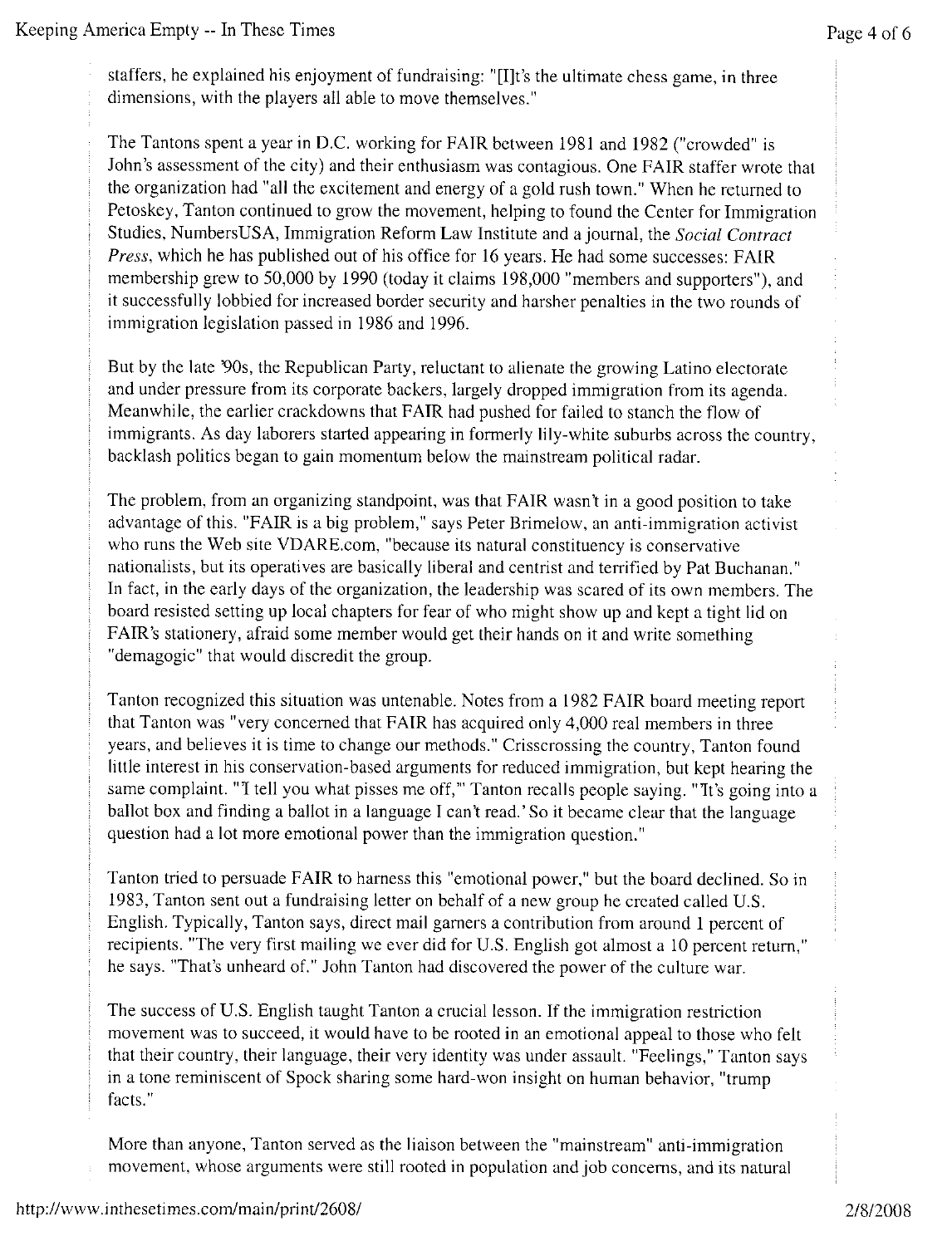allies on the far right, who saw an epic struggle to maintain America's national and racial character. He courted mainstream conservative donors, like the Scaife family, as well as the fringe Pioneer Fund, whose current president argues that blacks are genetically less intelligent than whites. He had the *Social Contract Press* translate, publish and promote *The Camp of the Saints,* a starkly racist apocalyptic novel about a wave of Indian immigrants overrunning France. In 1996, Tanton coauthored *The Immigration Invasion* with Wayne Lutton, who sits on the advisory board of a publication put out by the white nationalist Council of Conservative Citizens. Editor of the *Social Contract Press* since 1998, Lutton now occupies an office just a few feet from Tanton's.

In 1985, Tanton began convening an annual retreat for the immigration restriction movement's activists and writers, called WITAN, after *Witenagemot,* an Old English word for "wise council." The gatherings draw everyone from labor economist Vernon Briggs, a self-described "liberal Democrat," who worked on Texas union campaigns led by Caesar Chavez, to Jared Taylor, a white nationalist who publishes the journal *American Renaissance.* "Blacks and whites are different," Taylor wrote in a recent article on Hurricane Katrina. "When blacks are left entirely to their own devices, Western Civilization--any kind of civilization--disappears."

Taylor has attended the WITAN gatherings since their inception and says despite the divergent backgrounds of the participants, everyone is collegial out of respect for Tanton. "There's a real leadership quality in a man who can bring together so many different points of view to work together towards a common goal."

In a 1986 memo written to stimulate discussion at the upcoming retreat, Tanton mused on the effects of immigration on California, wondering if Latin American immigrants would "bring with them the tradition of the *mordida* (bribe)" and "the lack of involvement in public affairs." Later he fretted that Latinos' higher birth rates would lead to increased political power: "On the demographic question: perhaps this is the first instance in which those with their pants up are going to get caught by those with their pants down!"

Two years later, as U.S. English was campaigning for a referendum in Arizona, opponents leaked the memo to the press, prompting early supporters like Linda Chavez and Walter Cronkite to publicly sever their ties to the organization. The Southern Poverty Law Center reprinted the memo in a 2002 cover story in its magazine, documenting Tanton's various connections to hard right proponents of extremist racial views.

Tanton calls the "pants down" section "a throwaway line I should have thrown away." He bristles when I bring up the SPLC article, calling charges of racism a means of avoiding the real questions about immigrant quotas and policy enforcement. And he's so practiced at responding to this criticism, he easily swats away my repeated attempts to pin him down: Does he think white America is imperiled by the growth of the Latino population? How does he feel about the views of the white nationalists with whom he has allied himself?

"What's the definition of racism?" he snaps. "I have a different type of definition: taking race into account. They"--meaning groups like SPLC who criticize him-- "are noticing it. They're saying that race is important to them."

Though he plays the victim, Tanton wants it both ways: harnessing the political power that comes from tapping into nativist grievances and building bridges with outright racists, while at the same time dismissing any of the negative consequences that might come from such